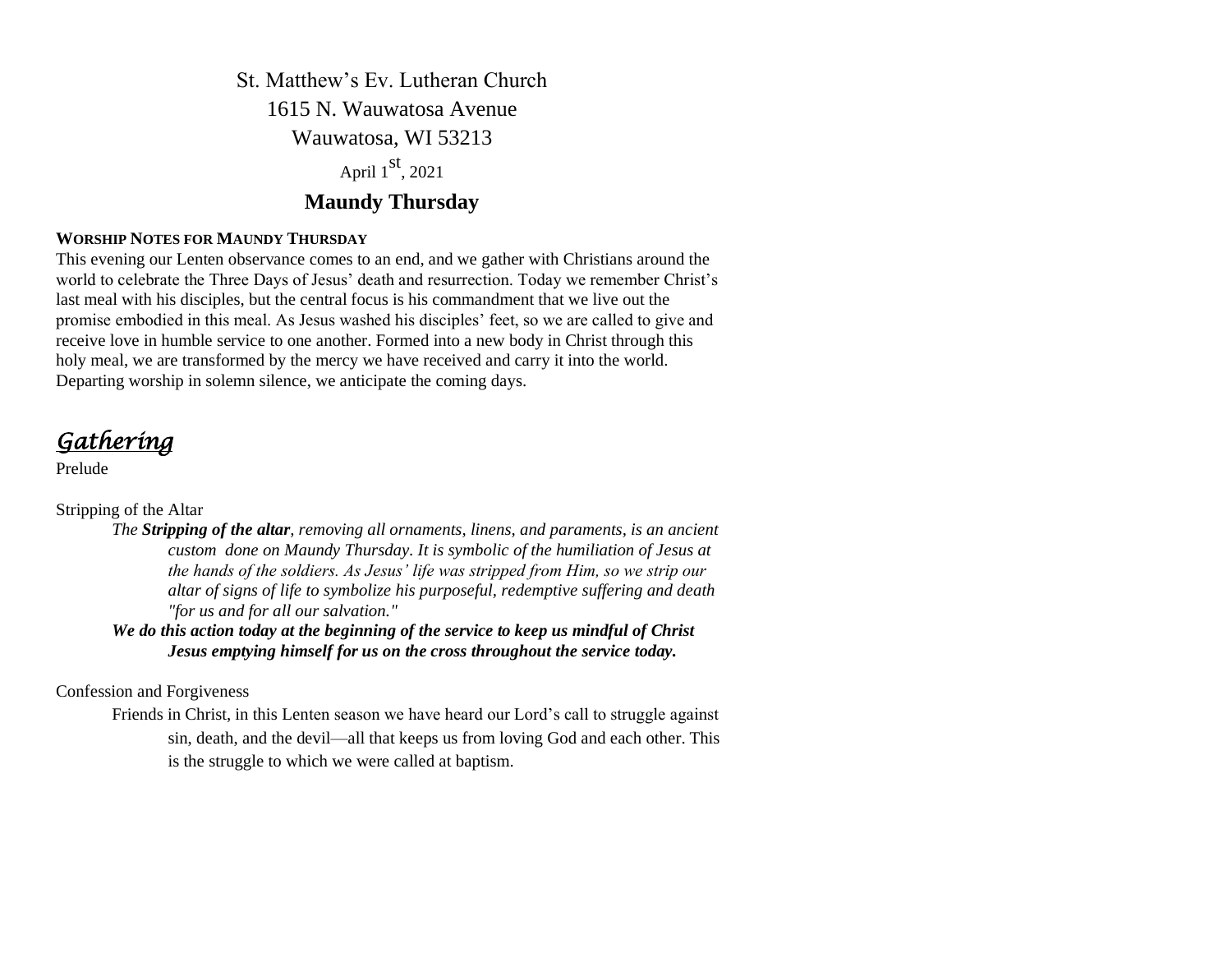Within the community of the church, God never wearies of forgiving sin and giving the peace of reconciliation. On this night let us confess our sin against God and our neighbor, and enter the celebration of the great Three Days reconciled with God and with one another.

### **Amen.**

### *Silence is kept for reflection.*

## Most merciful God,

- **we confess that we are captive to sin and cannot free ourselves. We have sinned against you in thought, word, and deed, by what we have done and by what we have left undone. We have not loved you with our whole heart; we have not loved our neighbors as ourselves. For the sake of your Son, Jesus Christ, have mercy on us. Forgive us, renew us, and lead us, so that we may delight in your will and walk in your ways, to the glory of your holy name. Amen.**
- God, who is rich in mercy, loved us even when we were dead in sin, and made us alive together with Christ. By grace you have been saved. In the name of  $\pm$  Jesus Christ, your sins are forgiven.
- Almighty God strengthen you with power through the Holy Spirit, that Christ may live in your hearts through faith.

## **Amen.**

## Greeting

The grace of our Lord Jesus Christ, the love of God, and the communion of the Holy Spirit be with you all.

### **And also with you.**

## Prayer of the Day

Let us pray. Holy God, source of all love, on the night of his betrayal, Jesus gave us a new commandment, to love one another as he loves us. Write this commandment in our hearts, and give us the will to serve others as he was the servant of all, your Son, Jesus Christ, our Savior and Lord, who lives and reigns with you and the Holy Spirit, one God, now and forever.

### **Amen.**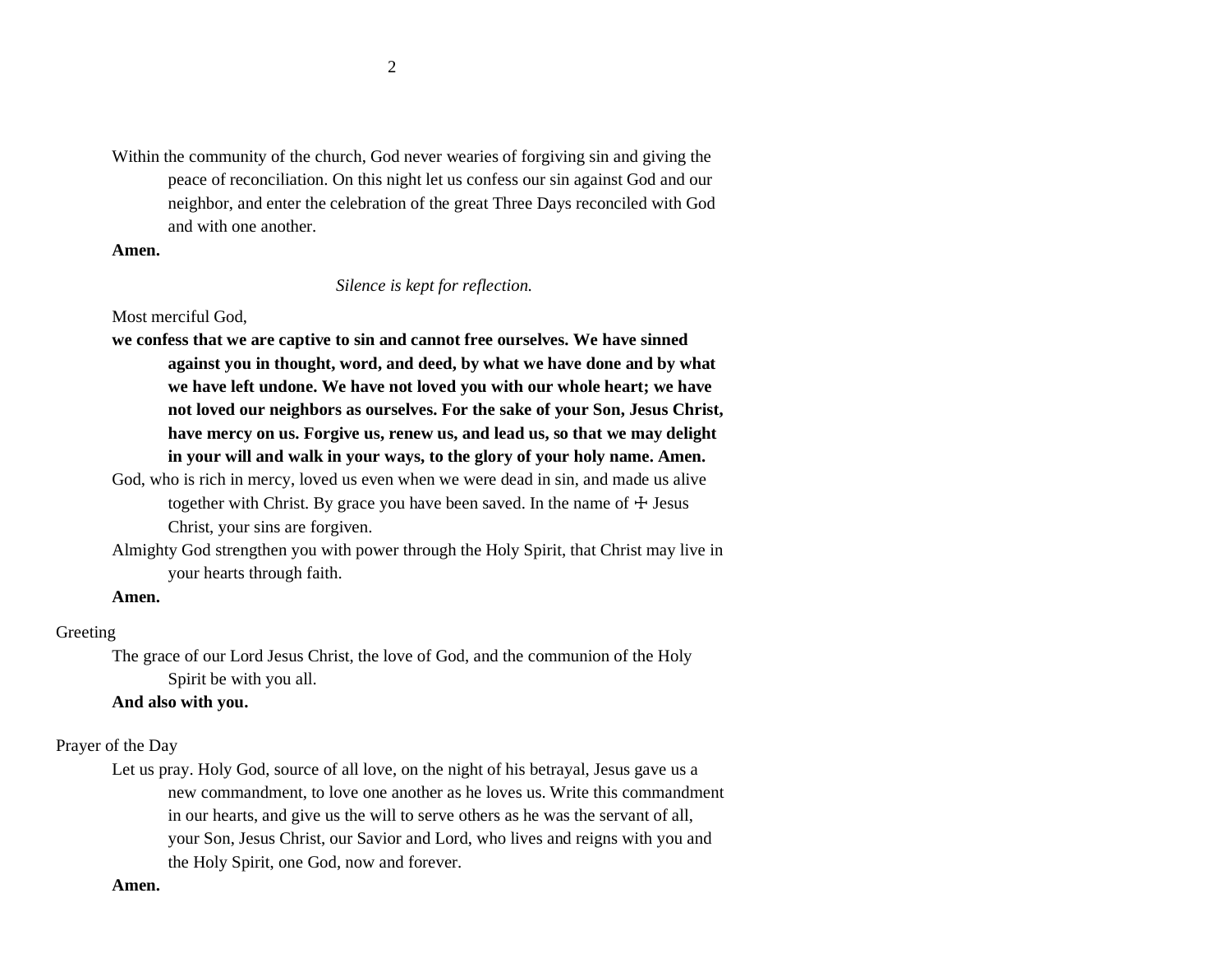

### First Reading Exodus 12:1-4, 11-14

*Israel remembered its deliverance from slavery in Egypt by celebrating the festival of Passover. This festival featured the slaughter, preparation, and consumption of the Passover Lamb, whose blood was used to protect God's people from the threat of death. The early church described the Lord's Supper using imagery from the Passover, especially in portraying Jesus as the lamb who delivers God's people from sin and death.* 

A reading from the book of Exodus, Chapter 12.

- The Lord said to Moses and Aaron in the land of Egypt: This month shall mark for you the beginning of months; it shall be the first month of the year for you. Tell the whole congregation of Israel that on the tenth of this month they are to take a lamb for each family, a lamb for each household. If a household is too small for a whole lamb, it shall join its closest neighbor in obtaining one; the lamb shall be divided in proportion to the number of people who eat of it.
- This is how you shall eat it: your loins girded, your sandals on your feet, and your staff in your hand; and you shall eat it hurriedly. It is the passover of the Lord. For I will pass through the land of Egypt that night, and I will strike down every firstborn in the land of Egypt, both human beings and animals; on all the gods of Egypt I will execute judgments: I am the Lord. The blood shall be a sign for you on the houses where you live: when I see the blood, I will pass over you, and no plague shall destroy you when I strike the land of Egypt.
- This day shall be a day of remembrance for you. You shall celebrate it as a festival to the Lord; throughout your generations you shall observe it as a perpetual ordinance.

Word of God, word of life. **Thanks be to God.**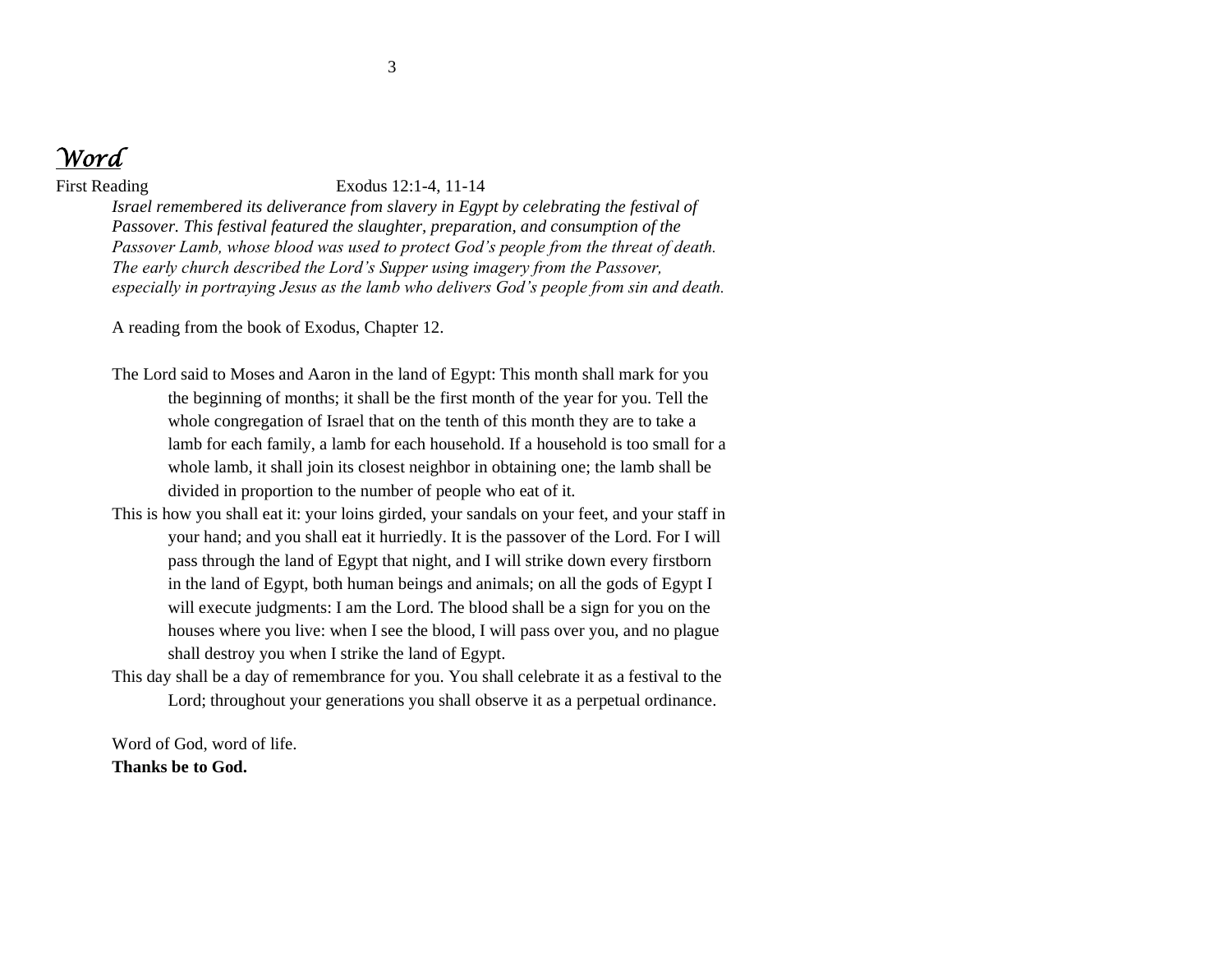## Psalm Psalm 116:1-2, 12-19

*I will lift the cup of salvation and call on the name of the Lord.* (Ps. 116:13)

A reading from Psalm 116.

I love the Lord, who has heard my voice, and listened to my supplication,

# **for the Lord has given ear to me whenever I called.**

How shall I repay the Lord for all the good things God has done for me?

# **I will lift the cup of salvation and call on the name of the Lord.**

I will fulfill my vows to the Lord in the presence of all God's people.

# **Precious in your sight, O Lord, is the death of your servants.**

O Lord, truly I am your servant; I am your servant, the child of your handmaid; you have freed me from my bonds.

**I will offer you the sacrifice of thanksgiving and call upon the name of the Lord.**

I will fulfill my vows to the Lord in the presence of all God's people,

**in the courts of the Lord's house, in the midst of you, O Jerusalem.**

Word of God, word of life. **Thanks be to God.**

## Second Reading 1 Corinthians 11:23-26

*In the bread and cup of the Lord's Supper, we experience intimate fellowship with Christ and with one another, because it involves his body given for us and the new covenant in his blood. Faithful participation in this meal is a living proclamation of Christ's death until he comes in the future.*

A reading is from  $1<sup>st</sup>$  Corinthians, Chapter 11.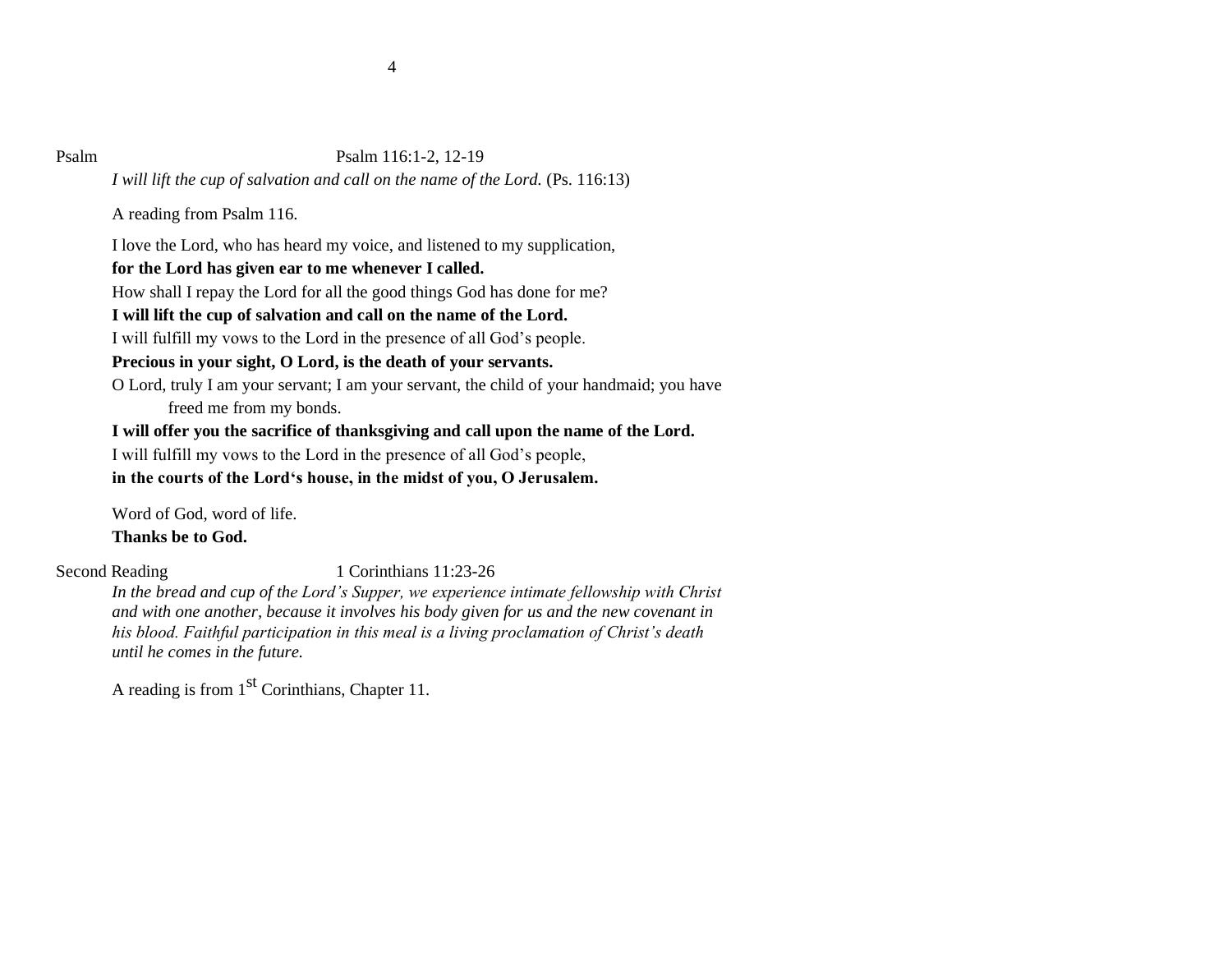For I received from the Lord what I also handed on to you, that the Lord Jesus on the night when he was betrayed took a loaf of bread, and when he had given thanks, he broke it and said, "This is my body that is for you. Do this in remembrance of me." In the same way he took the cup also, after supper, saying, "This cup is the new covenant in my blood. Do this, as often as you drink it, in remembrance of me." For as often as you eat this bread and drink the cup, you proclaim the Lord's death until he comes.

Word of God, word of life. **Thanks be to God.**

Gospel Reading John 13:1-17, 31b-35

*The story of the Last Supper in John's gospel recalls a remarkable event not mentioned elsewhere. Jesus performs the duty of a slave, washing the feet of his disciples and urging them to do the same for one another.*

The holy gospel according to John, the  $13<sup>th</sup>$  chapter. **Glory to you, O Lord.**

Now before the festival of the Passover, Jesus knew that his hour had come to depart from this world and go to the Father. Having loved his own who were in the world, he loved them to the end. The devil had already put it into the heart of Judas son of Simon Iscariot to betray him. And during supper Jesus, knowing that the Father had given all things into his hands, and that he had come from God and was going to God, got up from the table, took off his outer robe, and tied a towel around himself. Then he poured water into a basin and began to wash the disciples' feet and to wipe them with the towel that was tied around him. He came to Simon Peter, who said to him, "Lord, are you going to wash my feet?" Jesus answered, "You do not know now what I am doing, but later you will understand." Peter said to him, "You will never wash my feet."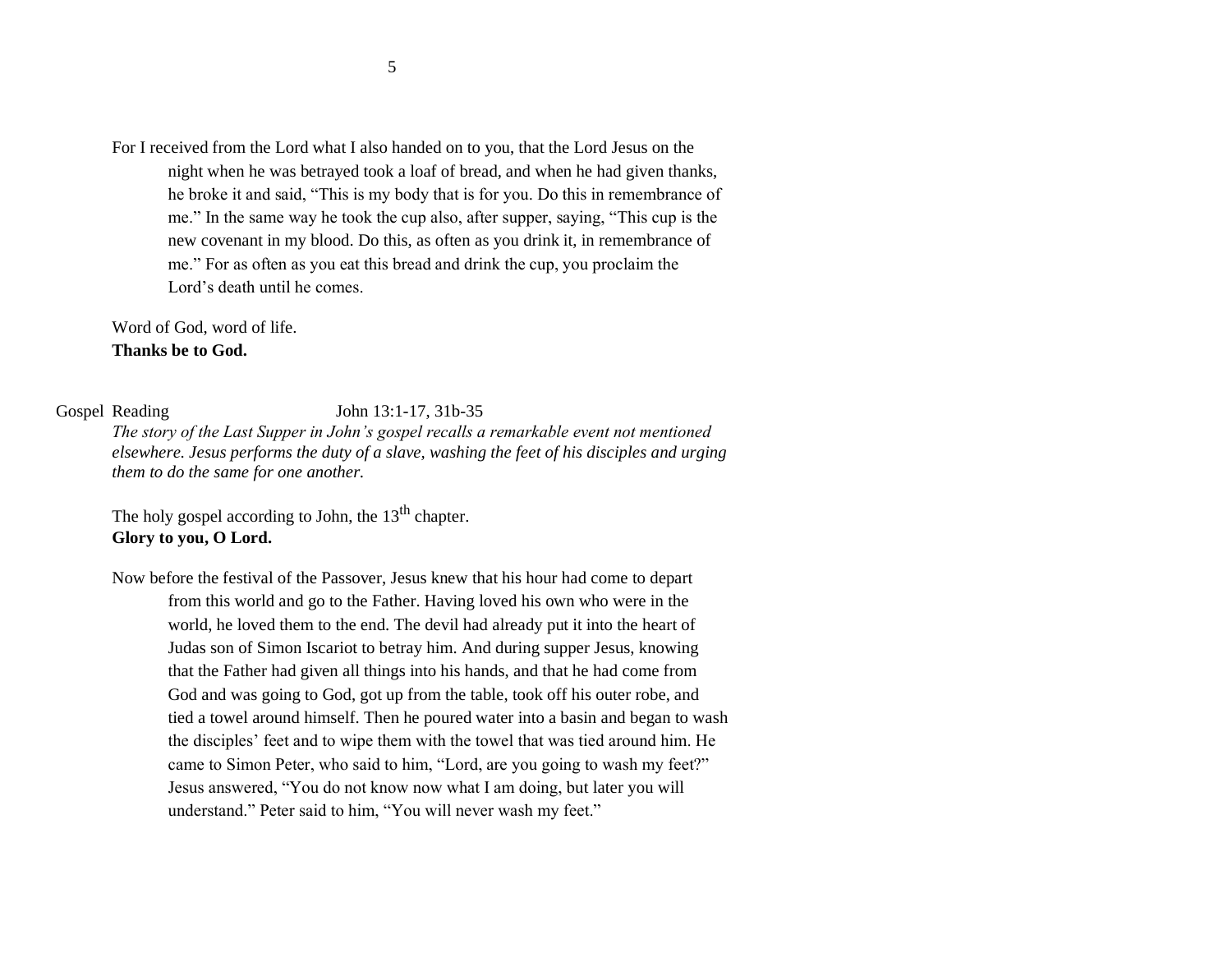- Jesus answered, "Unless I wash you, you have no share with me." Simon Peter said to him, "Lord, not my feet only but also my hands and my head!" Jesus said to him, "One who has bathed does not need to wash, except for the feet, but is entirely clean. And you are clean, though not all of you." For he knew who was to betray him; for this reason he said, "Not all of you are clean."
- After he had washed their feet, had put on his robe, and had returned to the table, he said to them, "Do you know what I have done to you? You call me Teacher and Lord—and you are right, for that is what I am. So if I, your Lord and Teacher, have washed your feet, you also ought to wash one another's feet. For I have set you an example, that you also should do as I have done to you. Very truly, I tell you, servants are not greater than their master, nor are messengers greater than the one who sent them. If you know these things, you are blessed if you do them."
- "Now the Son of Man has been glorified, and God has been glorified in him. If God has been glorified in him, God will also glorify him in himself and will glorify him at once. Little children, I am with you only a little longer. You will look for me; and as I said to the Jews so now I say to you, 'Where I am going, you cannot come.' I give you a new commandment, that you love one another. Just as I have loved you, you also should love one another. By this everyone will know that you are my disciples, if you have love for one another."

This is the Gospel of the Lord. **Praise to you, O Christ.**

Sermon Pastor Jim Holmberg

Hymn **Love Consecrates the Humblest Act**

Please meditate on the text.

*When in the shadow of the cross Christ knelt and washed the feet of his disciples, he gave us a sign of love complete.*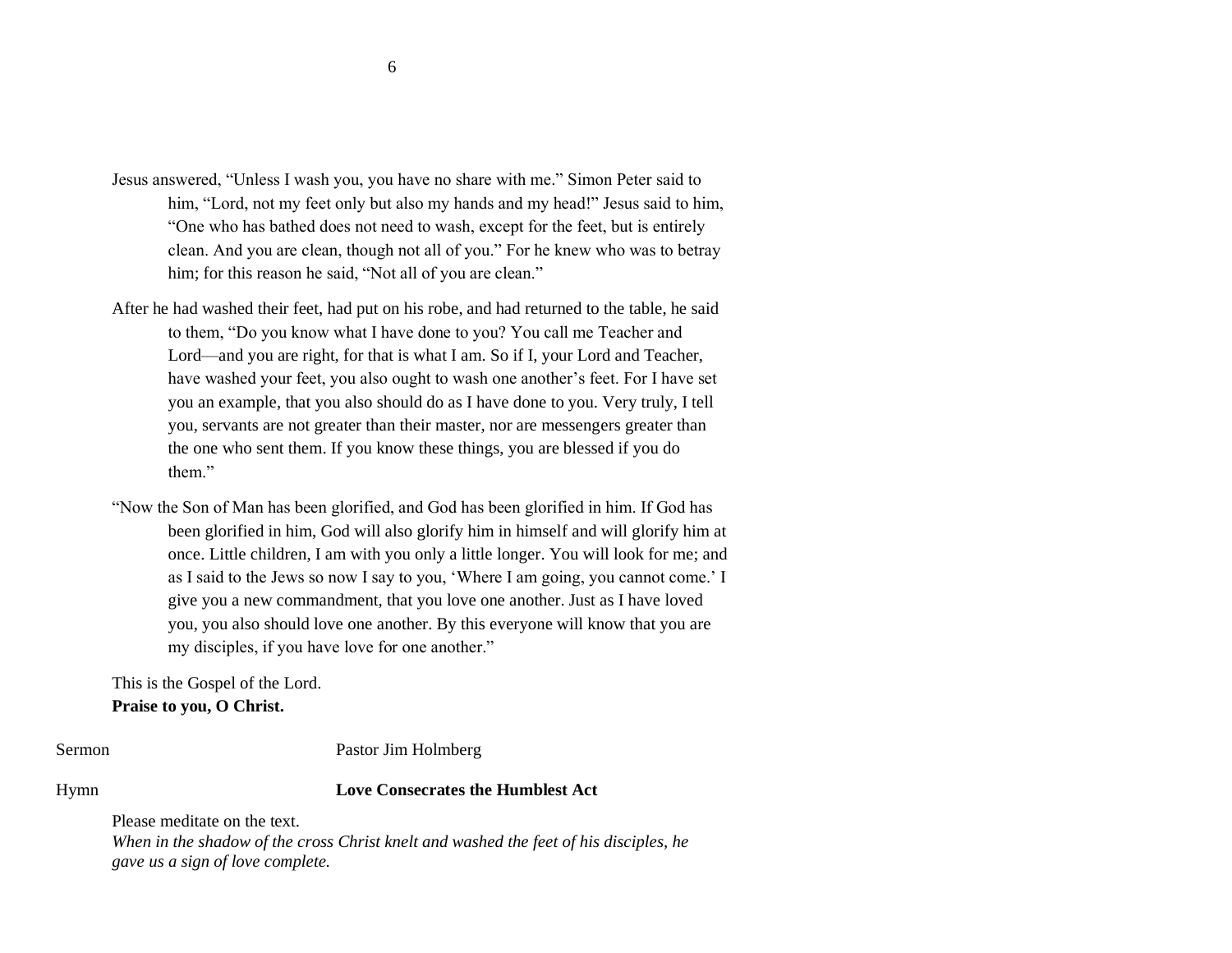*(Note: The Creed, historically a festive element, is not used, in keeping with the solemnity of the time)*

# Prayers of Intercession

United by the servant love of God in Christ, we pray this holy night for the needs of the world.

… Hear us, O God. **Your mercy is great.**

Hear these and all our prayers, O God, in the name of the one who loves us to the end, Jesus Christ our Redeemer.

## **Amen.**

Sharing the Peace of Christ

Hear the teaching of Christ: "A new commandment I give to you: Love one another. As I have loved you, so you must love one another." The peace of Christ be with you all.

**And also with you.**

*Meal*

Offertory Prayer

Let us pray. Faithful God, you walk beside us in desert places, and you meet us in our hunger with bread from heaven. Accompany us in this meal, that we may pass over from death to life with Jesus Christ, our Savior and Lord.

**Amen.**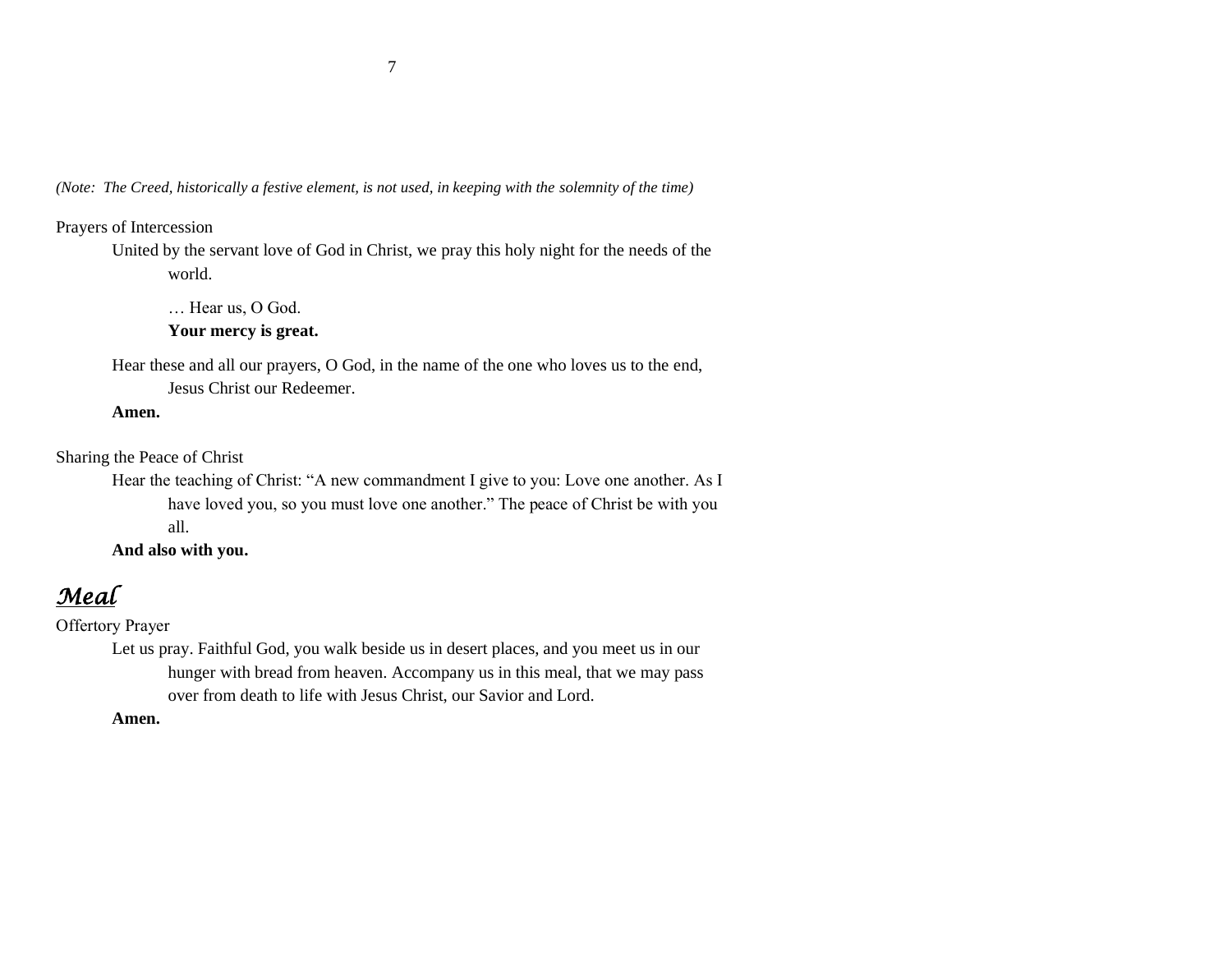The Great Thanksgiving The Lord be with you. **And also with you.** Lift up your hearts. **We lift them to the Lord.** Let us give thanks to the Lord our God. **It is right to give our thanks and praise.**

Eucharistic Prayer

We give thanks to God the Father that our Savior, Jesus Christ, before he suffered, gave us this memorial of his sacrifice until he comes again. The Lord Jesus, on the night when he was betrayed, took bread, and when he had given thanks, he broke it and said, "This is my body, which is for you; do this in remembrance of me." In the same way, he took the cup after supper, saying, "This cup is the new covenant in my blood; do this, whenever you drink it, in remembrance of me." For whenever you eat this bread and drink this cup, you proclaim the Lord's death until he comes.

Therefore, we proclaim our faith as signed and sealed in this sacrament: **Christ has died. Christ is risen. Christ will come again.**

- Lord, our God, send your Holy Spirit so that this bread and cup may be for us the body and blood of our Lord Jesus Christ. May we and all your saints be united with Christ and remain faithful in hope and love. Gather your whole church, O Lord, into the glory of your kingdom.
- Through him, with him, in him, in the unity of the Holy Spirit, all honor and glory are yours, Almighty Father, now and forever.

**Amen.**

8